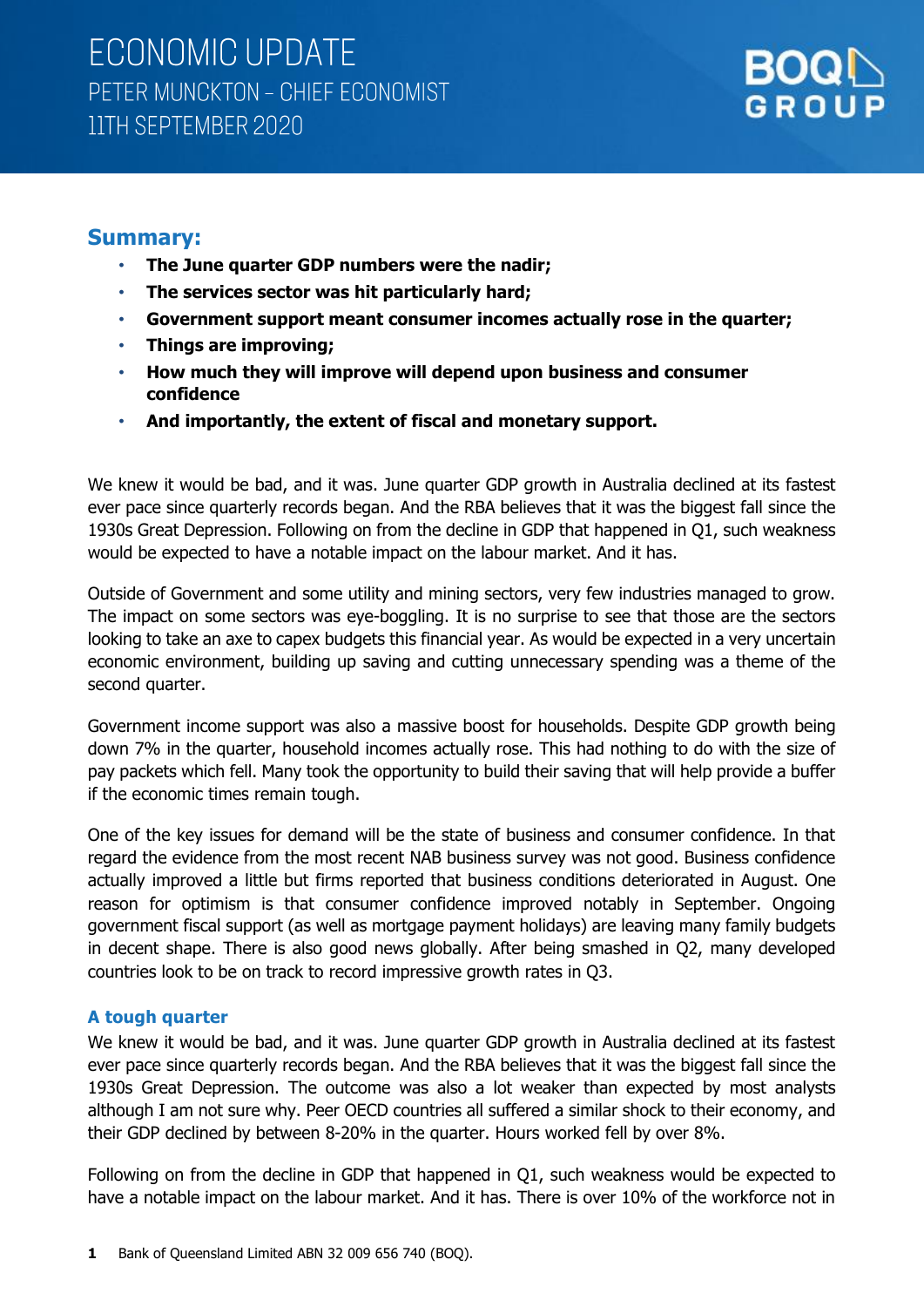

a full time job relative to a 'strong' jobs market. And that calculation does not include the number of workers who say they have a job but are currently working zero hours.



Economic weakness was concentrated overwhelmingly in the private sector. Outside of Government and some utility and mining sectors, very few industries managed to grow. It has been argued that the rise of service sectors was one of the reasons why the volatility of economic growth has declined substantially over recent decades. But service sectors are mostly about people serving people, a problem during a pandemic. Even without Government intervention demand for services would have declined as consumers became more cautious. But Government regulations to limit people movement broadened the economic impact.

The impact on some sectors was eye-boggling. Demand for plane tickets fell 96% in the quarter. The accommodation and food services and recreation industries were hit very hard. It is no surprise to see that those are the sectors looking to take an axe to capex budgets this financial year. Exporters (outside of iron ore miners) had a tough quarter reflecting weak global growth and supply chain disruptions. But imports fell by even more reflecting the massive drop in consumer and capex spending (and supply chain disruptions).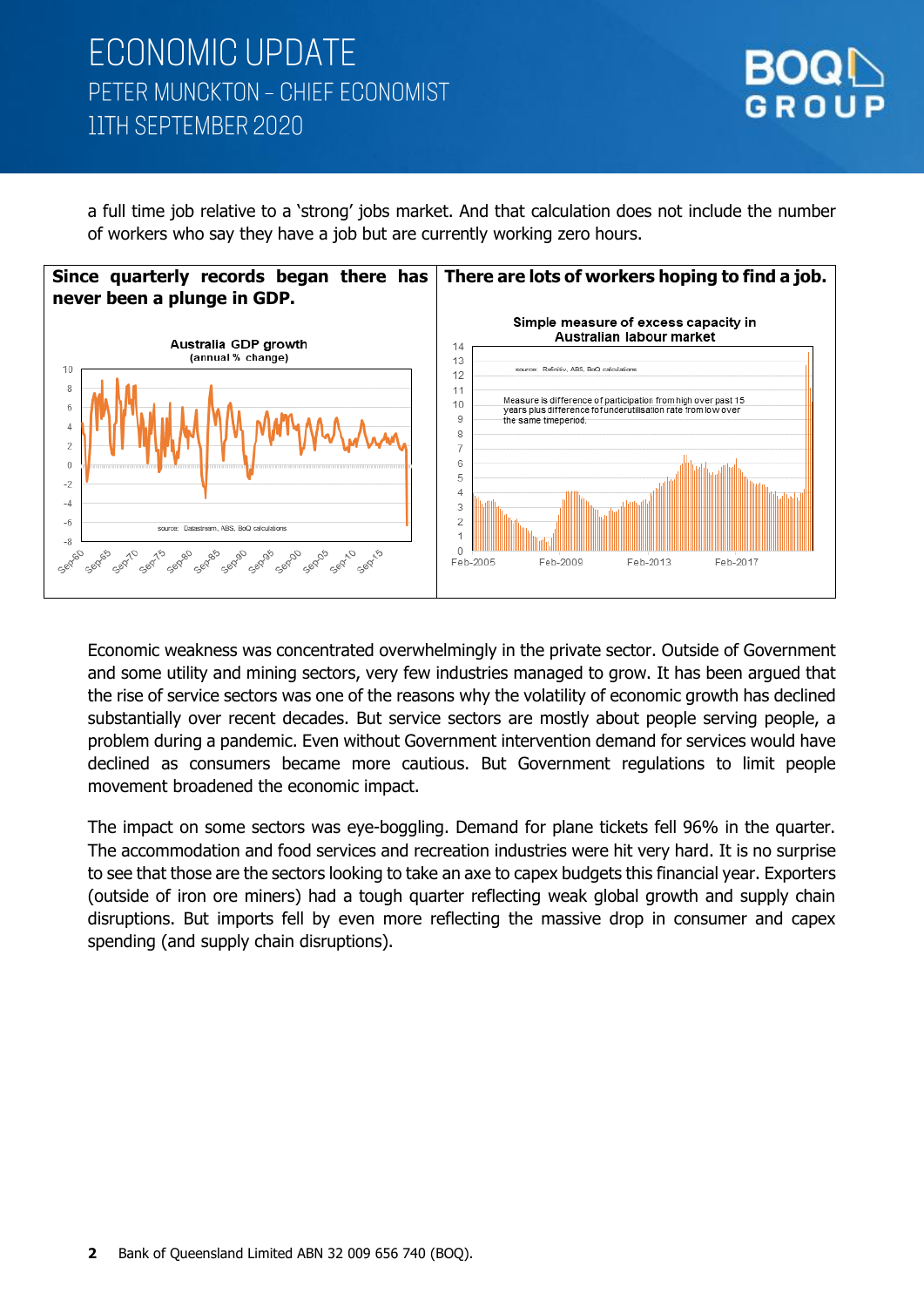



As would be expected in a very uncertain economic environment, building up saving and cutting unnecessary spending was a theme of the second quarter. My calculation of the saving rate by nonfinancial firms is that it was at its highest level in almost twenty years. To make sure they had enough cash on hand firms not only cut spending and capex, but dividends. They boosted equity. Companies got a kicker from JobKeeper/Seeker programs (which in turn helped to keep jobs).

Government income support was also a massive boost for households. Despite GDP growth being down 7% in the quarter, household incomes actually rose. This had nothing to do with the size of pay packets which fell. And households relying on dividend or interest cheques, or are landlords, had a very disappointing quarter. But many benefitted from high social security payments, and small business owners received a hand up from JobKeeper. Disposable incomes were further boosted by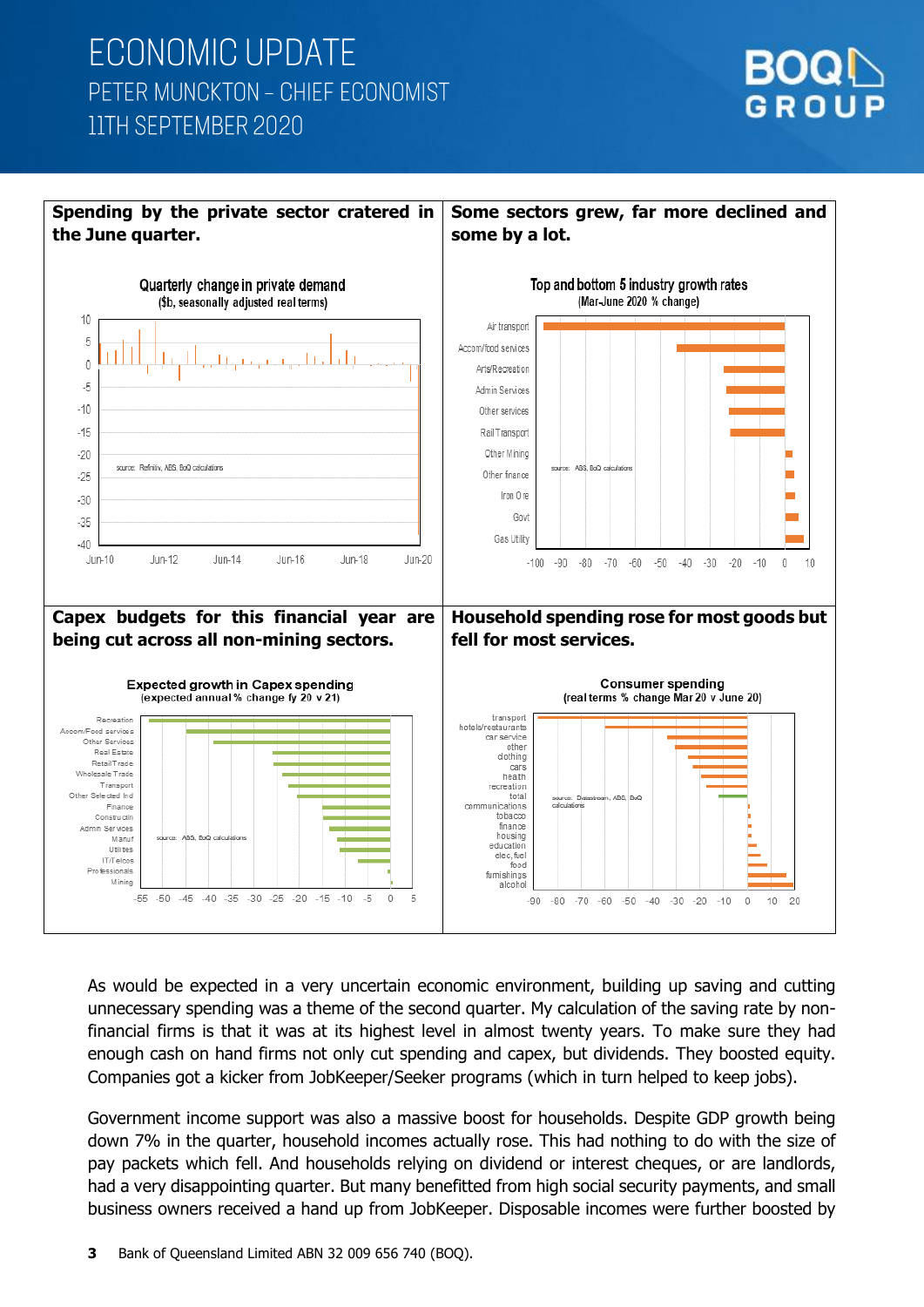lower mortgage and rent payments, reduced income tax payments and early access to super. And when you take into account that household spending fell through the floor (because the shops were shut or heightened consumer caution), there was a massive jump in household saving.

So while spending and production in the economy got smashed in the quarter, massive Government support meant that in aggregate consumer and business incomes were spared (although individual households and firms did it tough). Many took the opportunity to build their saving that will help provide a buffer if the economic times remain tough.



But not only was Government income support programs important so was their spending programs. As noted the Government sector was one of the few that grew in the June quarter. Federal Government 'consumption' spending (public servant wages, purchases of computers and pens) has been a strongly growing part of the economy for much of the past decade. More recently that has also been the case for State Government 'consumption' spending. Aggregate Government investment spending (notably on infrastructure) is back to the GFC-stimulus highs.

So Government income and spending support was crucial for the economy in the second quarter. And strong fiscal support will remain crucial for some time to come. Australia has both the economic means (low debt levels, very low interest rates, strong investor support) for an extended period of fiscal pump-priming. And there looks also to be the political will (consensus across the Federal and State Governments that more spending is required).

So the most important domestic economic piece of news for the remainder of the year will be the Federal Budget in October. Analysts will be looking for details of how much more fiscal support is on the way, and it what form (what additional spending, which taxes cut) will be delivered. At least if the tone of the recent political discussion is anything to go by the announcement should be positive one for the economy.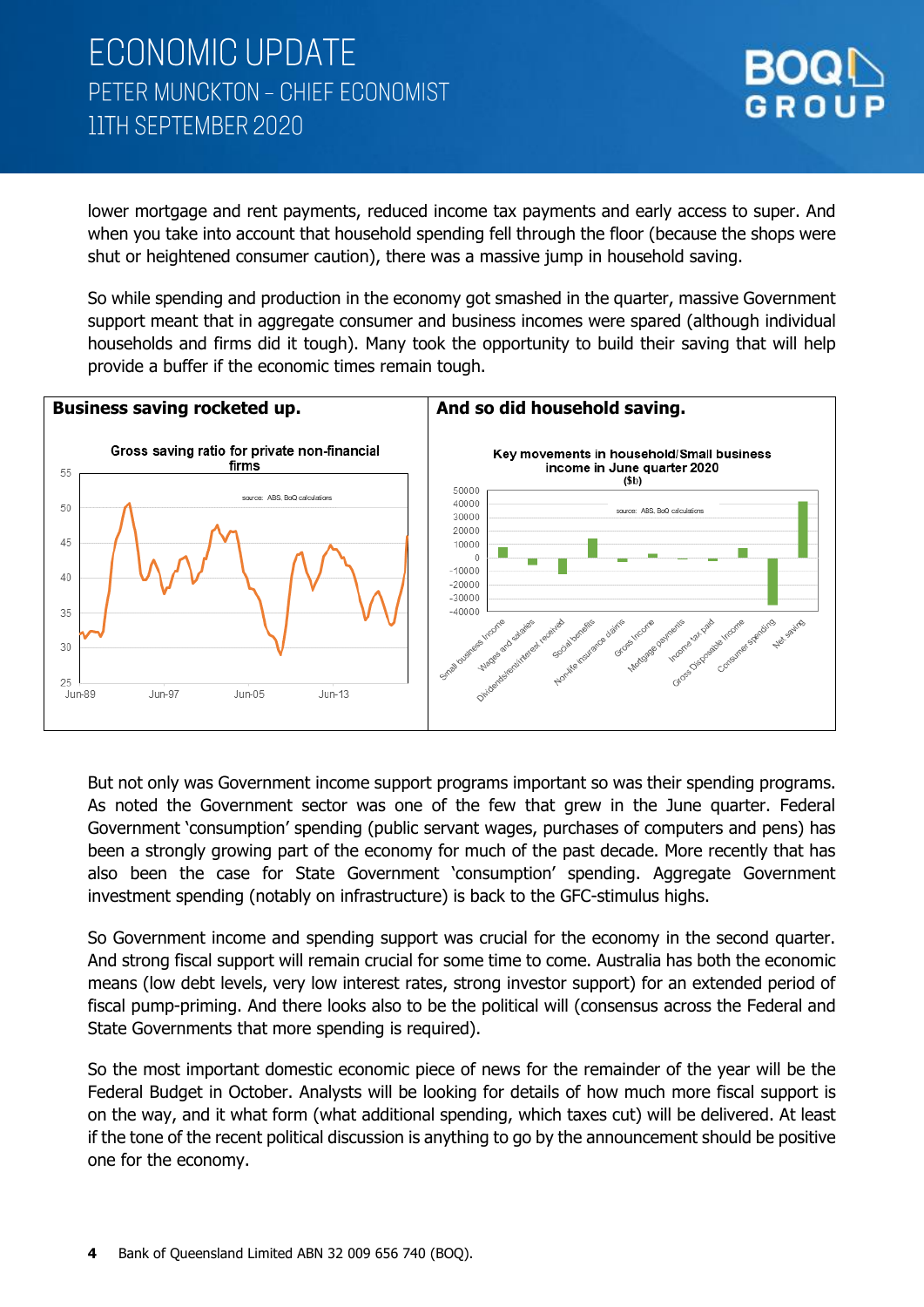



How much more support the Government will need to provide to the economy is of course unknown. We know that the RBA will do whatever it can to help. Recently it announced an extension to its program of providing cheap financing to banks so they can increase lending to firms (particularly SME's). This will help. And the very low interest rates is making debt payments very affordable for most. But neither the cost nor availability of finance is the crucial issue for the economy. It is the lack of demand.

One of the key issues for demand will be the state of business and consumer confidence. If confidence picks up firms and consumers will start spending more. This will lead to greater demand, and will mean businesses will need to create more jobs and do more capex spending. The virtuous economic cycle is then underway.

In that regard the evidence from the most recent NAB business survey was not good. Business confidence actually improved a little in August after the shock of the appearance of the second virus wave in July. But the economic impact of the virus was felt with firms reporting that business conditions deteriorated in August (exacerbated when Victoria went into level 4 lockdown). Order books dried up. Business employment plans got put very much on the backburner. Yes, Victorian firms found the going got a lot tougher but confidence dipped across all states (NAB reported that the declines were largest in Queensland, Tasmania and South Australia). Conditions might be weakest in Victoria, but only in WA and Tasmania are firms suggesting that conditions have returned back to pre-COVID times.

One note of optimism is that while firms (in aggregate) are reporting that conditions are bad, they are not (yet at least) saying they are at recessionary levels. Providing conditions don't deteriorate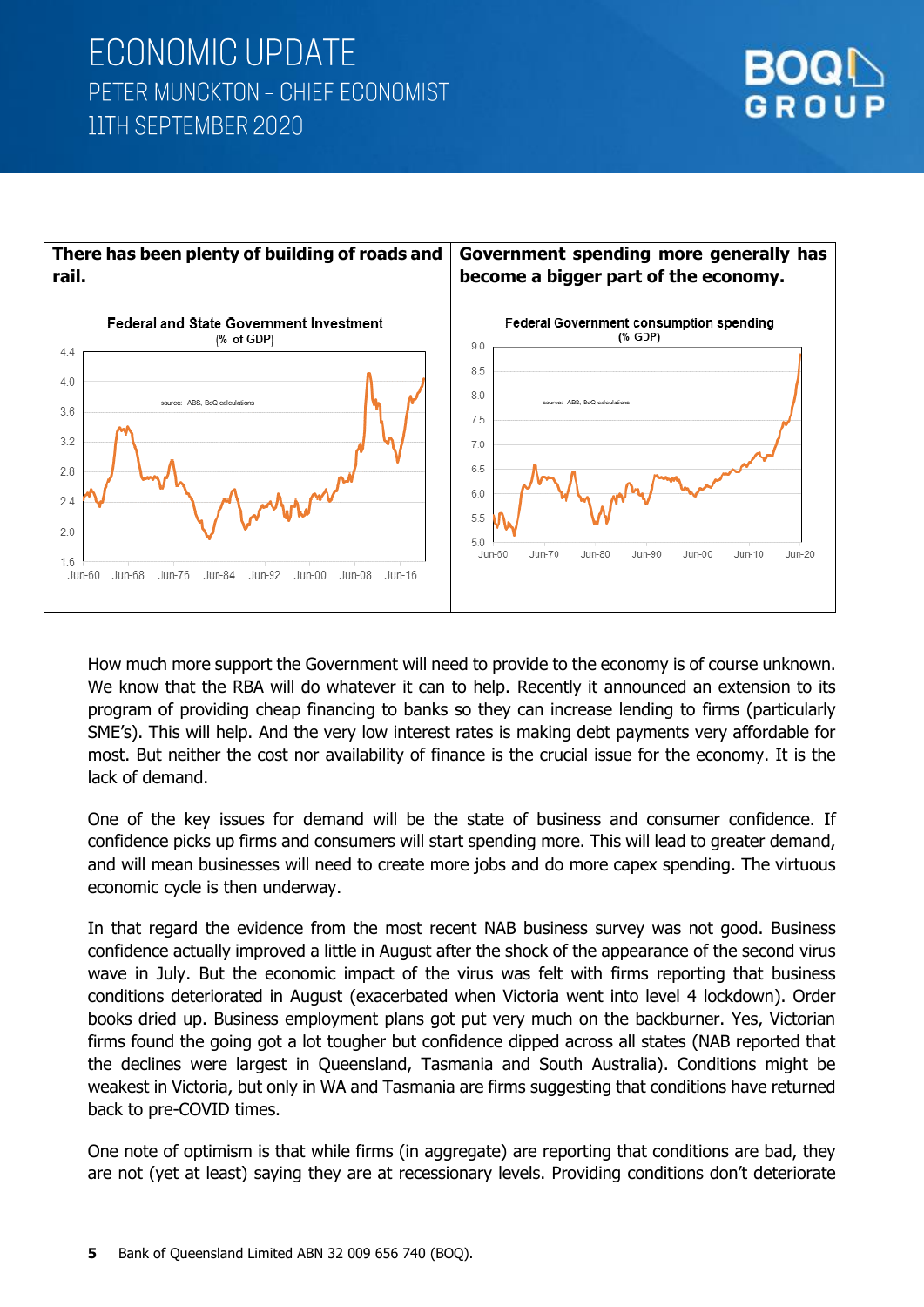



further there is a reasonable chance that business confidence should pickup again in coming months. And that should mean more optimism about job hiring and capex spending plans.

Another reason for optimism is that consumer confidence improved notably in September. One reason is that ongoing government fiscal support (as well as mortgage payment holidays) are leaving many family budgets in decent shape. Rock bottom interest rates helps (unless you are a saver). But while households believe that their budget is in decent shape surveys indicate that many are not in any rush to go on a spending splurge. Indeed, the recent GDP numbers indicated that while spending on necessary items rocketed up (toilet paper, rice, wine), spending on many discretionary items crashed (meals out, holidays).

The exception to that pattern was consumer spending on health. In the June quarter that dived mainly because for many weeks only critical health businesses remained open. But consumers caution about visiting their doctor or dentist also played a role. And that consumer caution about visiting their GP has yet to be completely unwound.

Consumer worries about unemployment also fell, although there might be some misplaced optimism. As noted, employer hiring intentions are currently very low. And while job ads have picked up from their nadir in April, they remain well below the levels typically seen over the past couple of decades. It is unsurprising to see that confidence is lower amongst 18-24 year olds, the age group hardest hit in the jobs market (it is also weaker amongst those who are 45 or older likely reflecting health worries associated with the virus).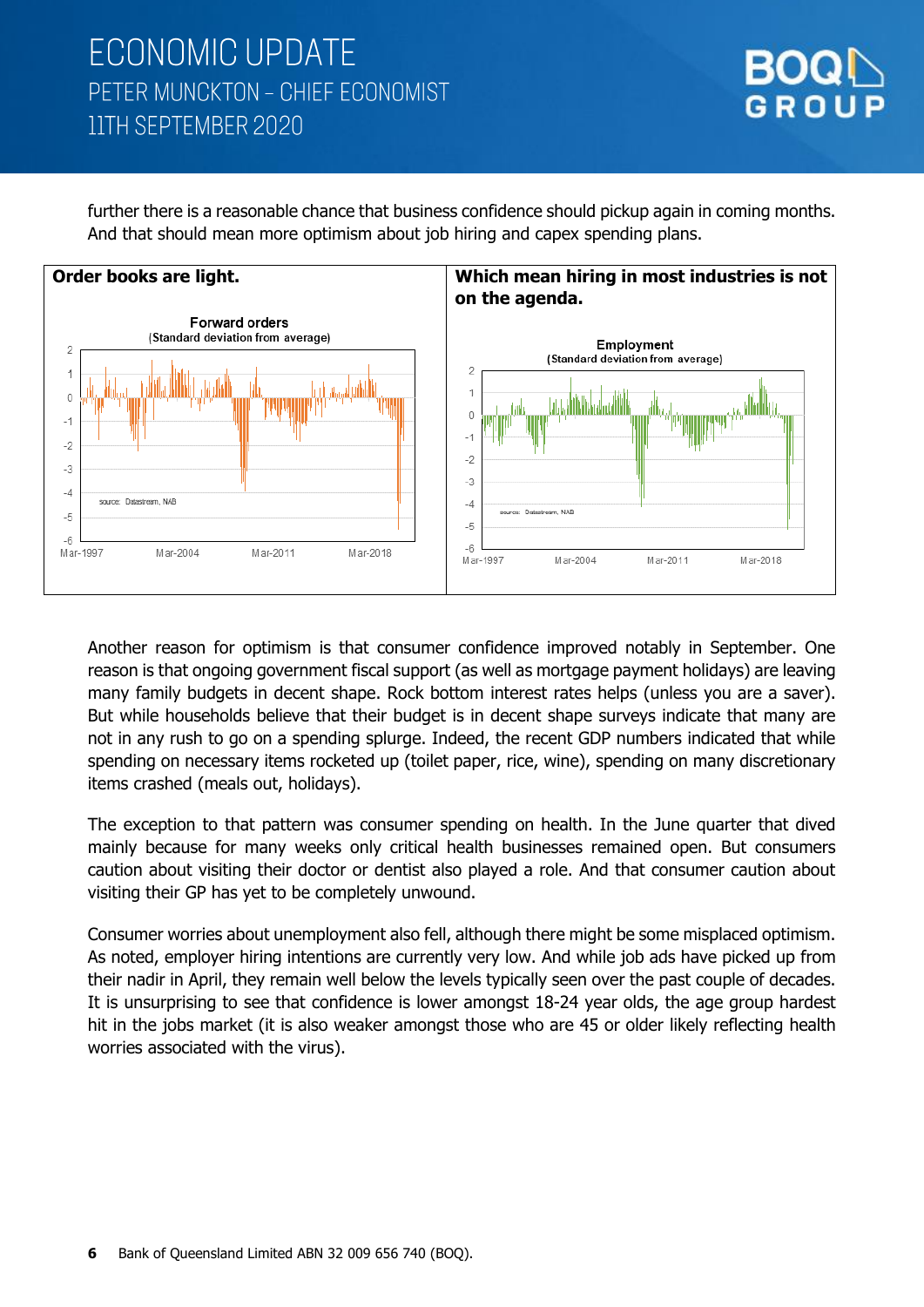



There is also good news globally. After being smashed in Q2, many developed countries look to be on track to record impressive growth rates in Q3. China is leading the way, but the US and European economies also appear to be doing alright despite ongoing battles with the virus. In most economies (but particularly the US and the UK) the data has been a lot stronger than expected over the past few months (Australia is an exception). One of the reasons is that the other developed economies suffered a bigger GDP fall in Q2 when their economies were shut to fight. There is a good chance then will enjoy a bigger bounce than Australia in Q3, particularly (according to Oxford University calculations) as they have generally eased more of the restrictions on their economies.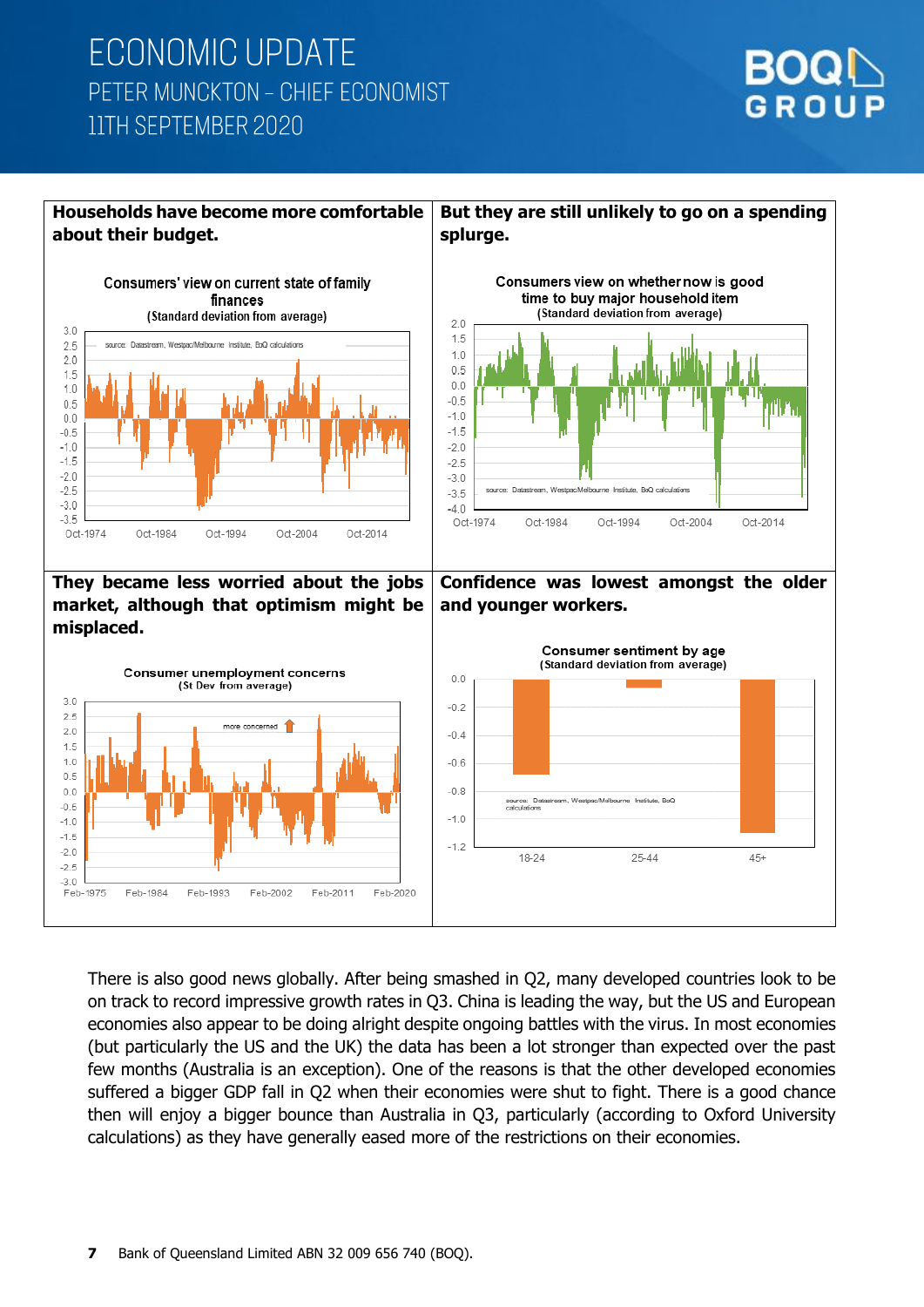

#### **Economic data has been stronger than expected in most major economies over recent months.**





**Government restrictions remain tighter in** 

So there are grounds for optimism. How much optimism will depend upon the degree of monetary and fiscal support the economy receives. Most likely a lot, but we shall see. The other is how business and consumer confidence reacts to economic developments.

But even if we purchase a pair of rose-tinted glasses, it is hard to see the economy returning to normal for a while. I am at the optimistic end on how the economy will evolve over the rest of this year (although a little more pessimistic about next year). But even with this optimism I think it won't be until the first half of 2022 that the size of the economy will return back to pre-pandemic levels. And as I noted a few weeks ago, it typically takes twice as long for the unemployment rate to fall back to its lows as it does to rise to its peak. And that suggests that a return back to an unemployment rate in the 'low 5's' (the rate in March) is unlikely to occur until 2023 (at the earliest).



**8** Bank of Queensland Limited ABN 32 009 656 740 (BOQ).